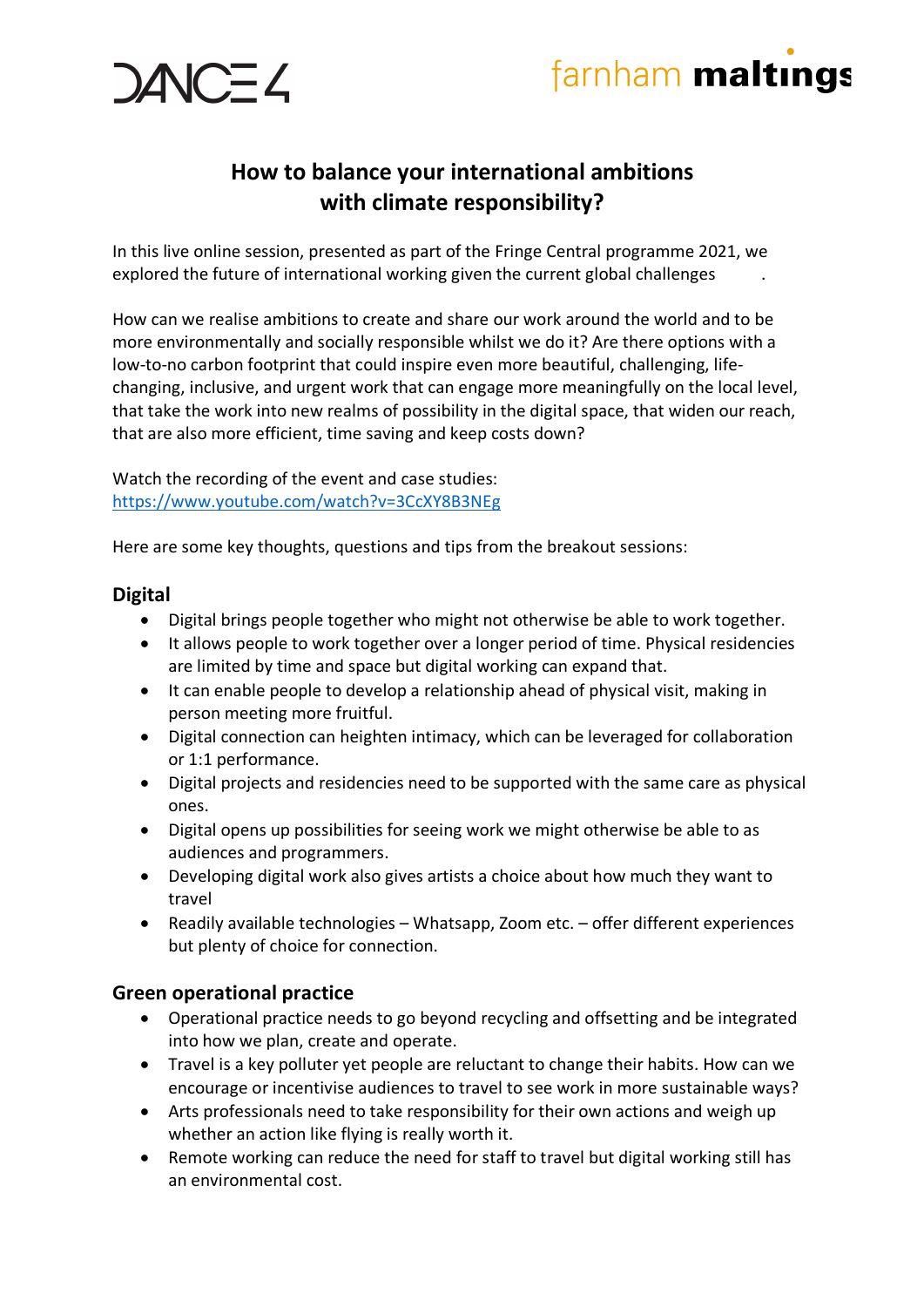### farnham maltings

# AIC=Z

- We need to budget effectively to support environmental ambitions. It can't be an afterthought.
- Can we be more strategic when planning international meetings? Can you organise it so it's more central for everyone? Planning should consider public transport links and ensuring flying is not the only option for travel.
- Developing projects and relationships should be digital first, with the in-person meetings coming later on once collaborators know they can work together effectively.
- We need to shift to sharing rather than touring approach to international working. Getting rid of exclusivity clauses would allow more sharing and increase the impact of each visit.
- We need to slow down decision making to allow for greater consideration of sustainable practice.

#### **Slow touring**

- We're past the point of mitigations now it's time to adapt quickly and boldly. We need to be prepared to let go of old models and embrace new ways of working.
- Slow touring combines many things. It is choosing to travel by train rather than plane, travelling less and spending more time in one place.
- It is choosing to stay with local people or being hosted by them as this is more sustainable than staying in a hotel or buying plastic wrapped food.

#### **Concept touring**

- Concept touring has been around for a while. It enables international work to be more local by including local performers, artists or audiences, the engagement of whom becomes part of the rider for presenters.
- Considering local contexts when creating the concept is really important. Think about why someone based abroad would want to engage with the project. Will it translate or resonate?
- Artists need to make the concept is suitable for touring and let presenters know upfront what they need from them. Consider what's really important to the integrity of the piece and what you can be flexible on.
- Concept touring creates a new, more connected relationship between artist and presenter. It requires trust.
- For the presenter/ producer it will require more effort and time. It's simpler to bring a show over but concept touring offers more potential for engagement and local resonance.

#### **Speakers**

- Rita Marcalo instantdissidence.org
- Lindiwe Matshikiza lindiwematshikiza.com
- Esther Huss esther-moves.com/about-me.html